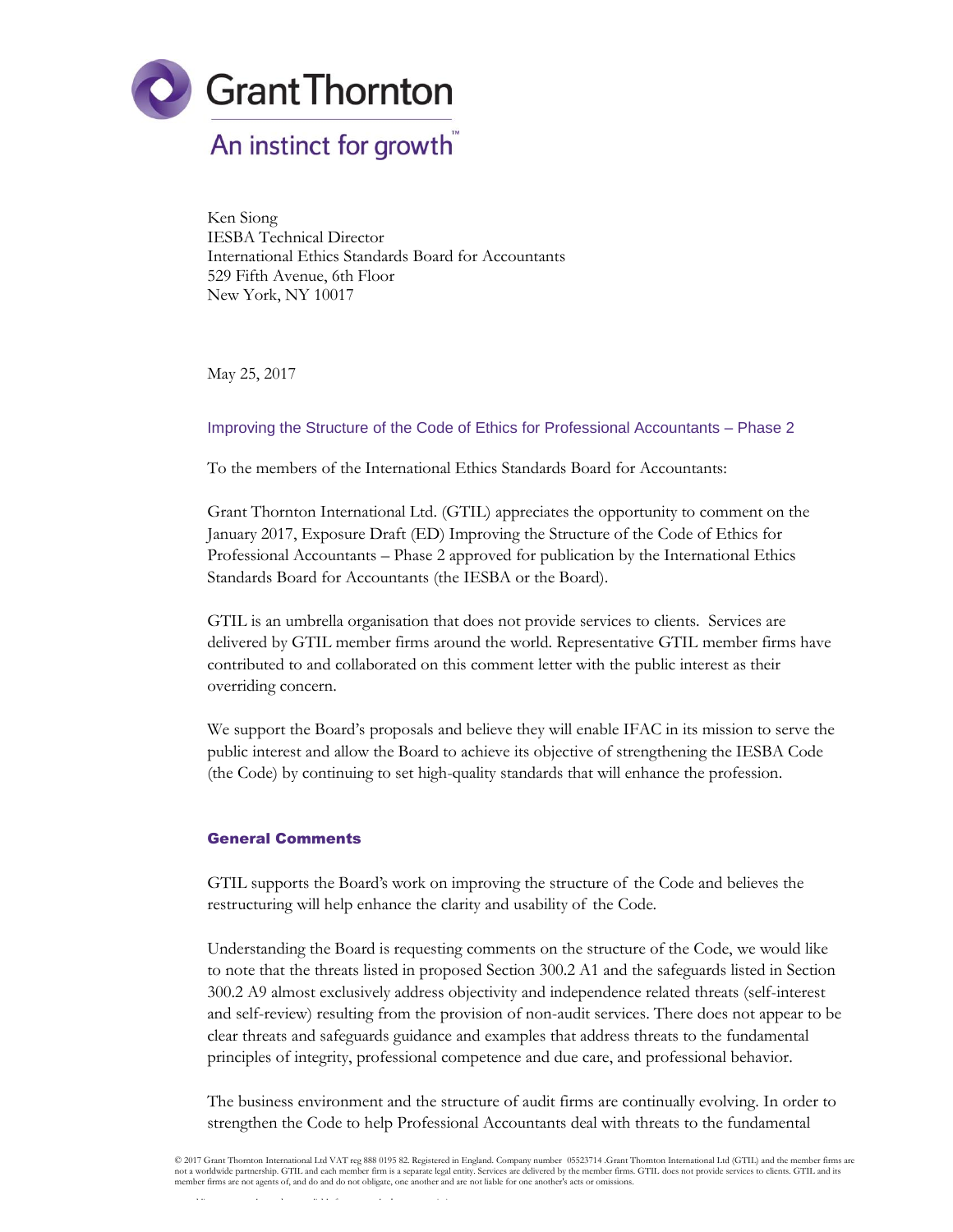principles referenced above, we would recommend the Board consider adding examples of threats and safeguards to the Code, or even questions to help assess compliance with the fundamental principles as some other professional bodies have done, to assist Professional Accountants in performing a reasoned analysis in assessing adherence to all the fundamentals principles.

# Request for Specific Comment

*Structure of the Code Phase 2*

- *1. Do you believe that the proposals in this ED have resulted in any unintended changes in meaning of:*
	- *The provisions for Part C of the extant Code, as revised in the close-off document for Part C Phase 1 (see Sections 200-270 in Chapter1)?*

GTIL does not believe the proposals have resulted in any unintended changes to the provisions for Part C of the extant Code, as revised in the close-off document for Part C Phase 1.

*The NOCLAR provisions (see Sections 260 and 360 in Chapter 2)?*

GTIL does not believe the proposals have resulted in any unintended changes to the NOCLAR provisions.

However, with respect to proposed Section R360.32, we believe the Board's initial proposal would be strengthened by requiring professional accountants performing non-audit services for an audit client of a network firm to communicate the matter to the network firm except where prohibited by law. If a professional accountant performing non-audit services for an audit client of a network firm is aware of NOCLAR or suspected NOCLAR but does not communicate the matter to the network firm, then the auditor is conducting an audit with incomplete information with the consequent potential to impair audit quality. Furthermore, another consequent of not disclosing the matter is the engagement partner may not be able to comply with applicable laws, regulations and professional obligations, an outcome that ultimately does not serve the public interest.

# *The revised provisions regarding long association (see Sections 540 and 940 in Chapter 3)?*

GTIL does not believe the proposals have resulted in any unintended changes to the revised provisions regarding long association.

 *The provisions addressing restricted use reports in the extant Code (see Section 800 in Chapter 4)?*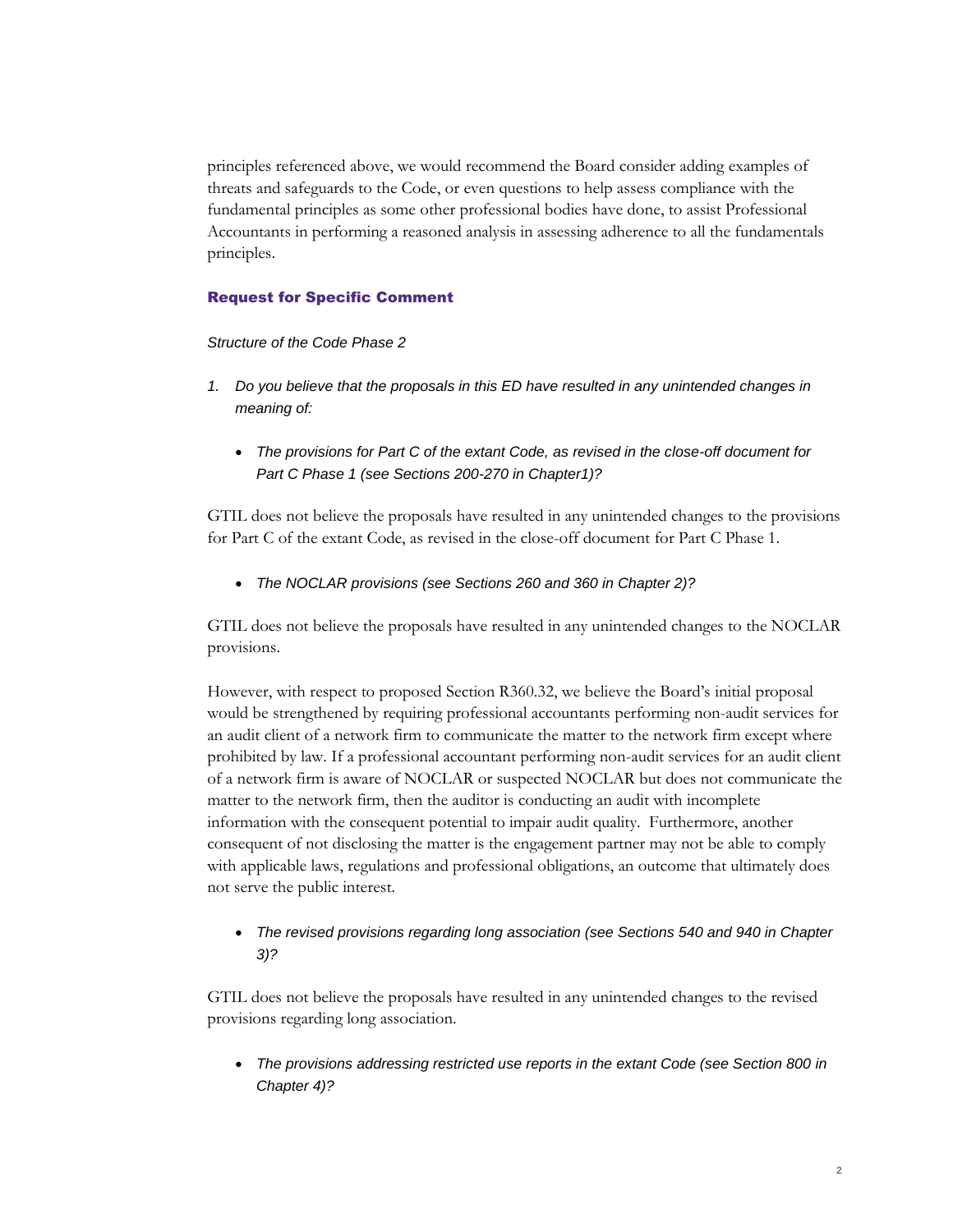GTIL does not believe the proposals have resulted in any unintended changes to provisions addressing restricted use reports in the extant Code.

 *The provisions relating to independence for other assurance engagements (Part 4B in Chapter 5)?*

GTIL does not believe the proposals have resulted in any unintended changes to provisions relating to independence for other assurance engagements.

*2. Do you believe the proposals are consistent with the key elements of the restructuring as described in Section III of this Explanatory Memorandum?*

GTIL believes the proposals are consistent with the key elements of the restructuring as described in Section III of this Explanatory Memorandum.

*Conforming Amendments Arising from the Safeguards Project*

*3. Respondents are asked for any comments on the conforming amendments arising from the Safeguards project. Comments on those conforming amendments are requested by April 25, 2017 as part of the response to Safeguards ED-2.*

Please refer to our comment letter submitted to the Board on April 25, 2017.

## *Effective Date*

*4. Do you agree with the proposed effective dates for the restructured Code? If not, please explain why not.*

GTIL agrees with the proposed effective dates for the restructured Code.